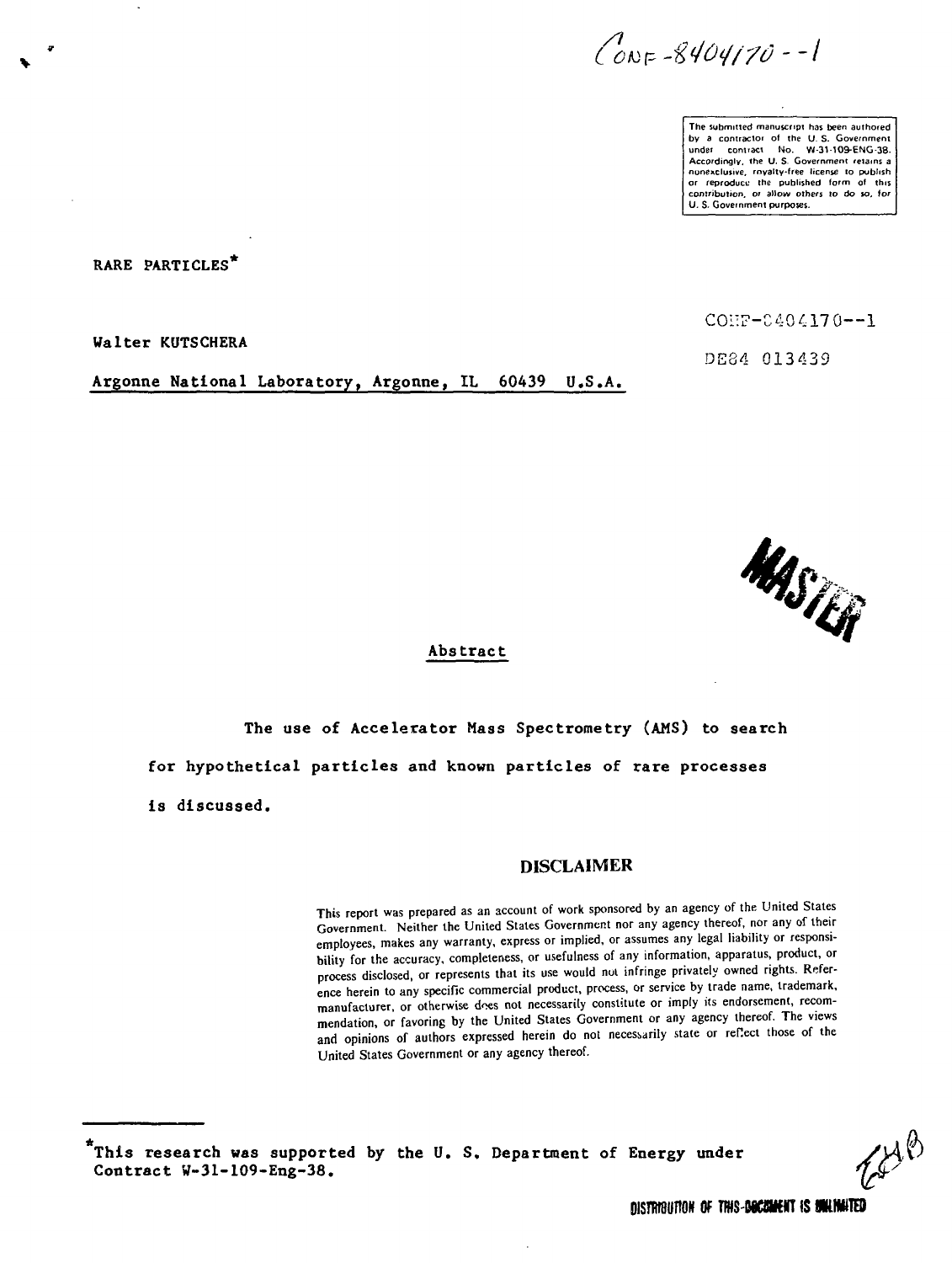#### **1. Introduction**

Ø

**To call a particle rare Is usually more than just a quantitative statement about its abundance. It somehow expresses the expectation that its detection will tell us something fundamental about nature. In this sense the term can be strongly time dependent since a "rare" particle at the time of its discovery can quickly lose this attribute as more efficient production and detection methods are developed. This is particularly evident for many "manmade" particles (e.g. antiprotons). On the other hand, if one considers only natural production of these particles, a more stable frame of reference is obtained and at least the quantitative aspect is less time dependent. With one exception only naturally produced particles will be discussed in this paper. They will be separated Into two distinctly different classes. In section 2 searches for hypothetical particles are described, whereas in section 3 the detection of known particles produced in very rare processes is discussed.**

**For an actual experiment with rare particles it makes a big difference whether the particle one is trying to detect has well-known properties or is a hypothetical one with usually some uncertain physical properties. In the first case one wants to use a technique which is very selective to the properties of the particle. In the search for hypothetical particles, on the other hand, one would like to be as broad-ranged as possible for parameters which are noi well defined in the theoretical predictions (e.g. the mass of free quarks). Accelerator Mass Spectrometry (AMS) has the potential to adjust to these different conditions which makes it a** particularly versatile instrument in experiments with rare par<sup>kt</sup>cles. In the **following a number of AMS experiments are discussed with emphasis on those which are very new. In addition to completed and ongoing work a few suggestions ifor possible future experiments in this area are presented.**

 $\overline{2}$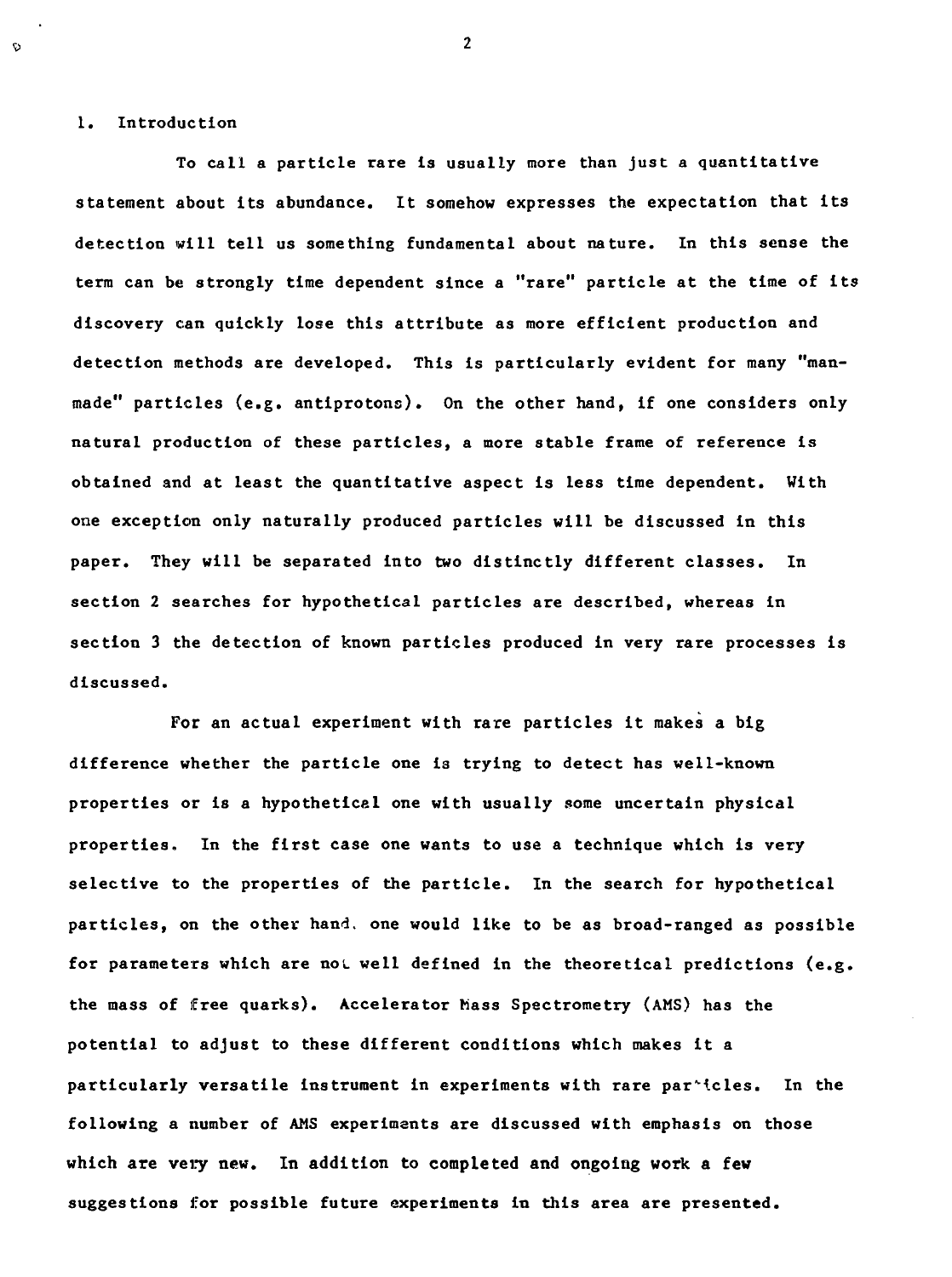#### 2. Search for hypothetical particles

In general, hypothetical particles can be searched for in two quite different ways. One can attempt to produce them in accelerator experiments under well defined but always somewhat limited conditions. The other possibility is to search for their occurrence in nature. Here the problem is the supposedly very low concentration in normal matter and the question where to search for them. Depending on the specific particle one is looking for the source of production can be quite different. For example, superheavy elements may have been produced in some stage of stellar evolution whereas free quarks and anomolously heavy baryons could actually be remnants of the big bang. In any case the particle will eventualy get involved in some chemical processes whose nature can only be guessed. Besides the mere discovery of a new particle it is a very intriguing aspect of this field to find possible fingerprints of the early universe.

# 2.1 Fractionally charged particles

The confinement of quarks in hadrons is one of the most fascinating aspects of modern particle physics. Since it does not follow as a rigorous consequence of the theory of strong interaction (QCD), it can still be considered an open question. Certainly, when the first reports from Stanford were published [1] showing evidence for fractional charges on superconducting Niobium spheres there was great hope to find them somewhere else too. However, neither in accelerator experiments nor in cosmic-ray or in stable matter searches any further evidence for free quarks has been seen. The Stanford group continued their searches [2] confirming the earlier results and **finally published** a paper [3] presenting very strong evidence for the observation of fractional charges. Despite great efforts, nowhere else have

 $\overline{\mathbf{3}}$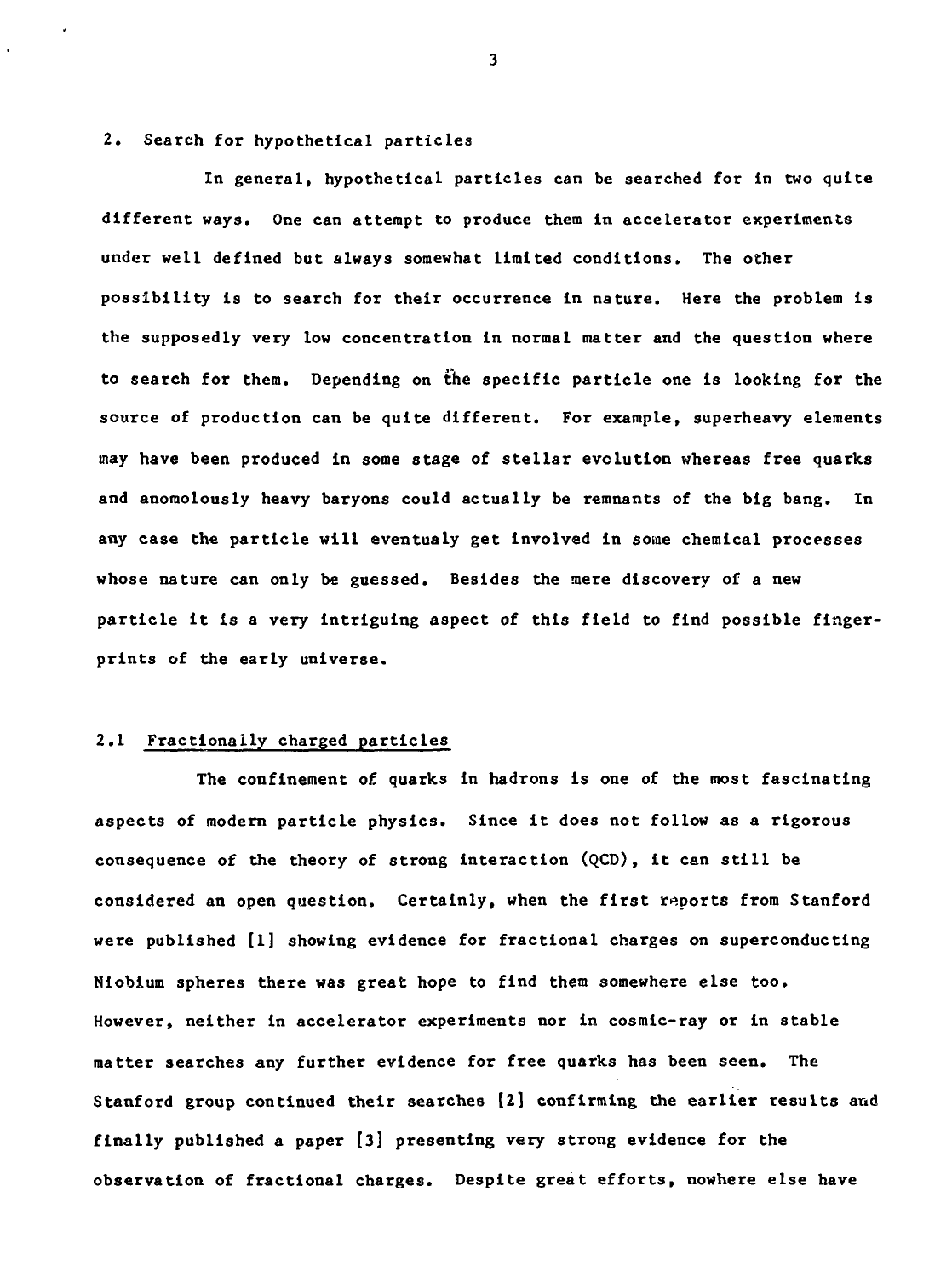**they been found In well over hundred experiments since the concept of quarks was proposed two decades ago.**

**AMS seems a natural method to get involved in these searches but only limited effort was devoted to it in the past. Recent experiments attempt to cover a much larger range of possible fractional charges and masses and some of the present results will be discussed here.**

**The Stanford experiments [1-3] found fractional charges on a** macroscopic object, superconducting Nb spheres of about  $10^{-4}$ g ( $\sim 10^{18}$  Nb<sup> $\sim$ </sup> **atoms). It is interesting to note that Millikan in his work on oil drops [4] measured electron charges on objects of only about 10" g, where the charge >minates all other electric forces (e.g. dipcle interactions) and gravitation is of the same order of magnitude. For the 10' times heavier Nb spheres the comparatively huge gravitational force needs to be precisely balanced by a magnetic levitation, and electric higher-moment background forces are of similar strength as the force on the charge. Therefore It seems difficult to extract the residual fractional charges. Whether these charges are due to fractionally charged particles Is still uncertain. However, thr frequent changes of fractional charges observed on some of the Nb balls suggest a rather high mobility of whatever the object is. For an AMS experiment one can therefore try to evaporate these objects and accelerate them. This was the basis of the recent quark search at Argonne [5]. A more rigorous method is to atomize the material by sputtering, a line pursued in ongoing quark searches at Caltech [6], Rochester [7], and Toronto [8]. Compared to Milllkan-type experiments the AMS methods have the virtue of probing directly and unambiguously the fractionally-charged nature of atomic particles.**

**At Argonne we were intrigued by the fact that the Stanford experiment was performed at very low temperature with Nb in Its super-**

 $\overline{a}$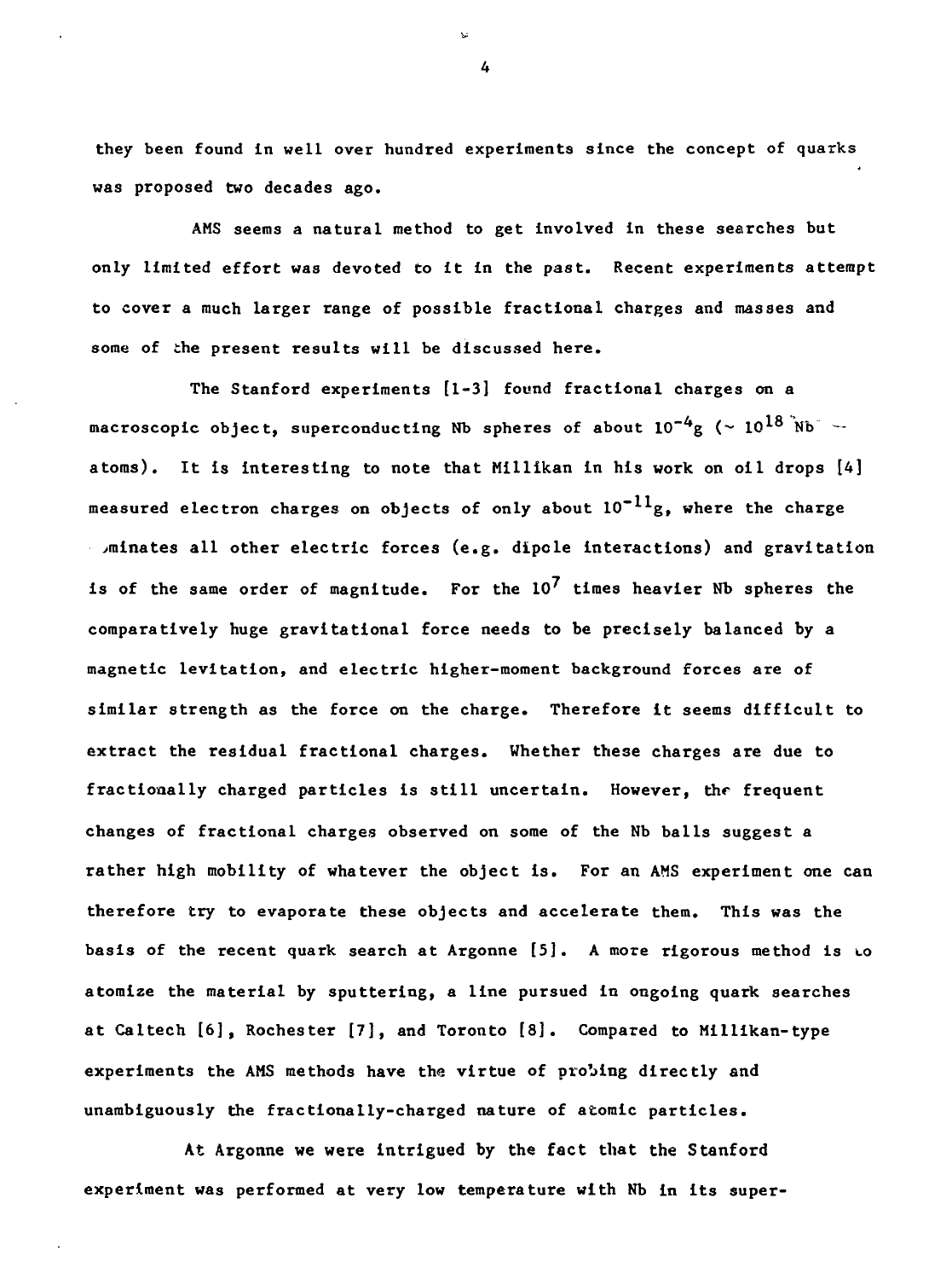**conducting state. Consequently, our AMS search was designed to come as close as possible to the conditions at Stanford. Our experiment was based on the hypothesis [9] that cryogenic temperatures reduce the mobility of + 1/3 e charged particles to such an extent that an observation becomes possible in a Millikan-type experiment, whereas at room temperature they move freely through matter never spending enough time on a macroscopic object to be detected. The observed distribution of + 1/3 e and - 1/3 e charges on the Nb balls [3] may then be explained as a random distribution of + 1/3 e charges only, - 1/3 e charges being equivalent to two + 1/3 e charges on the same ball (plus one electron charge). Therefore our experiment was designed to search for + 1/3 e charged particles. Here only a short summary of the results are given. Details can be found in ref. [5].**

**A cryogenic ion source was built (fig. 1) in which a Nb filament could be cooled to liquid He temperature for several hours. The source was mounted in the terminal of a Cockcroft-Walton accelerator operated at + 700 kV. Any positively charged particle emerging from the Nb filament was accelerated to an energy corresponding to its charge and measured in a Si surface barrier detector mounted at ground potential. The Nb filament could be heaced in fractions of a second from 4.2 °K to room temperature or several hundred degrees above. It was expected that fractionally charged particles trapped in the cold filament would be released at the elevated temperature and would show up as a burst of particles of corresponding energy. An example of a typical run showing cold and hot conditions is given in fig. 2. It clearly shows that there is not the slightest indication of the expected effect. The result of our experiment can be summarized in saying that we have not observed any excess events when the Nb metal was heated from 4.2 °K to 500 <sup>Q</sup>K, above a randomly distributed background of about one count per minute. A mass range**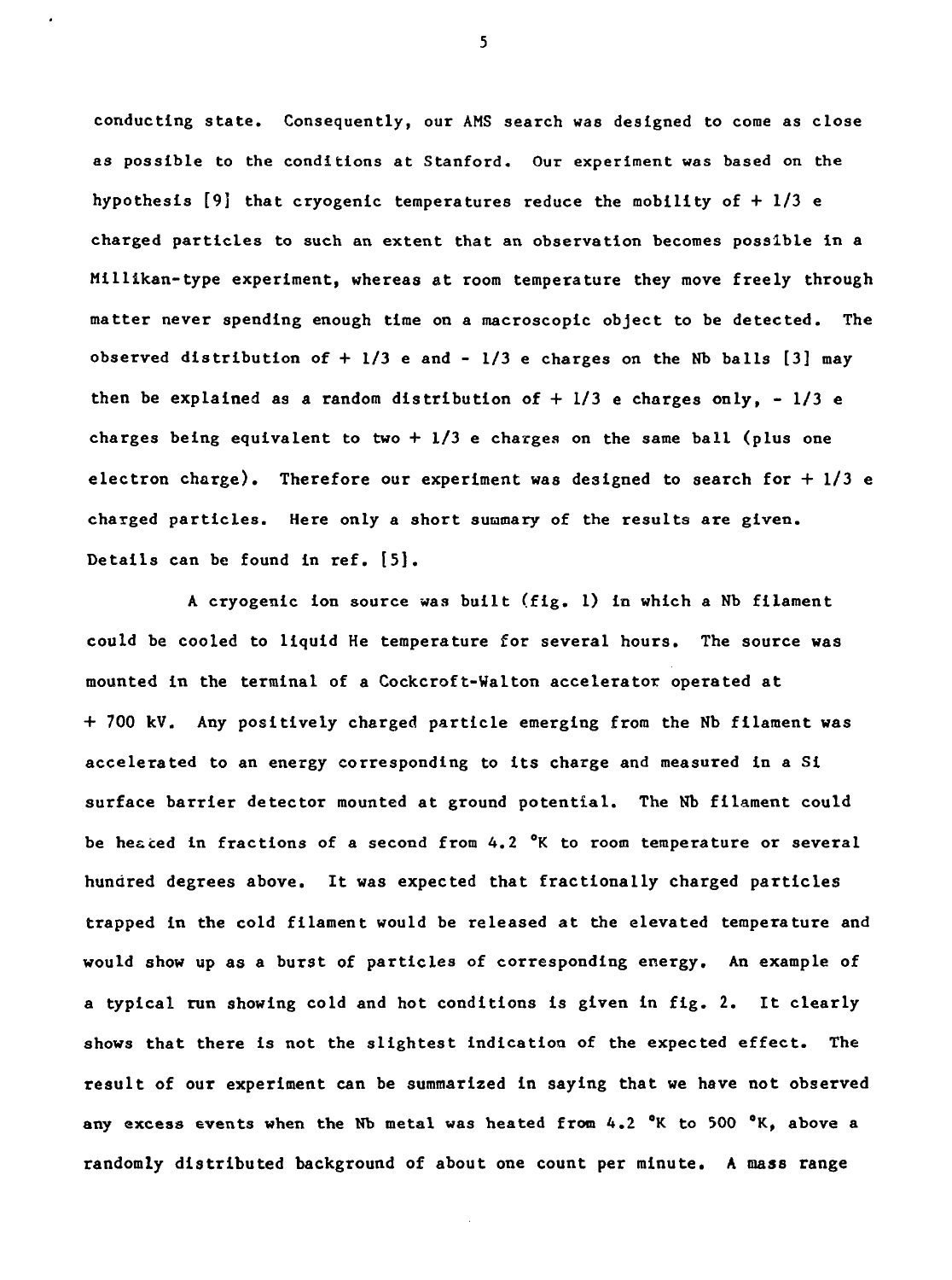**from 0.01 to 100 amu was covered, where the lower limit was determined by residual field deflection and the upper limit by pulseheight defects in the Si detector. Compared to the Stanford Nb balls our filament had an area which** was larger by a factor of 160 and a volume larger by a factor of 1250. Thus, **assuming equal trapping probability we should have seen a burst of several hundred fractionally charged particles in the first few seconds after the heating. We clearly have seen more. The interpretation of a negative result is always difficult and our result is no exception. However, we believe that the goal to test a hypothesis which may have explained the Stanford results has been achieved.**

**The efforts currently-underway at Caltech, Rochester and Toronto cover a wide range of fractionally charged particle properties (charges and masses). They all start with atomizing certain materials in an ion source, accelerating the ions in tandems and using various charge-changing processes combined '.rith energy and electric rigidity measurements to filter the desired particles from the background. These searches should be capable of reaching sensitivities of around 10"<sup>1</sup> <sup>8</sup> fractionally charged particles per "normal" atom, approximately the concentration seen in the Stanford experiment [3]. Although, based on the current experimental evidence, the hope of finding free quarks is slim, it is a question of such fundamental nature that it is certainly justified to pursue it as long as one can significantly improve on the detection limit.**

#### **2.1 Anomalously heavy Isotopes**

**The term anomalously heavy isotope is used for stable isotopes of known elements with masses far beyond what can be formed by simply adding neutrons. The anomalous mass results from binding a hitherto unknown heavy**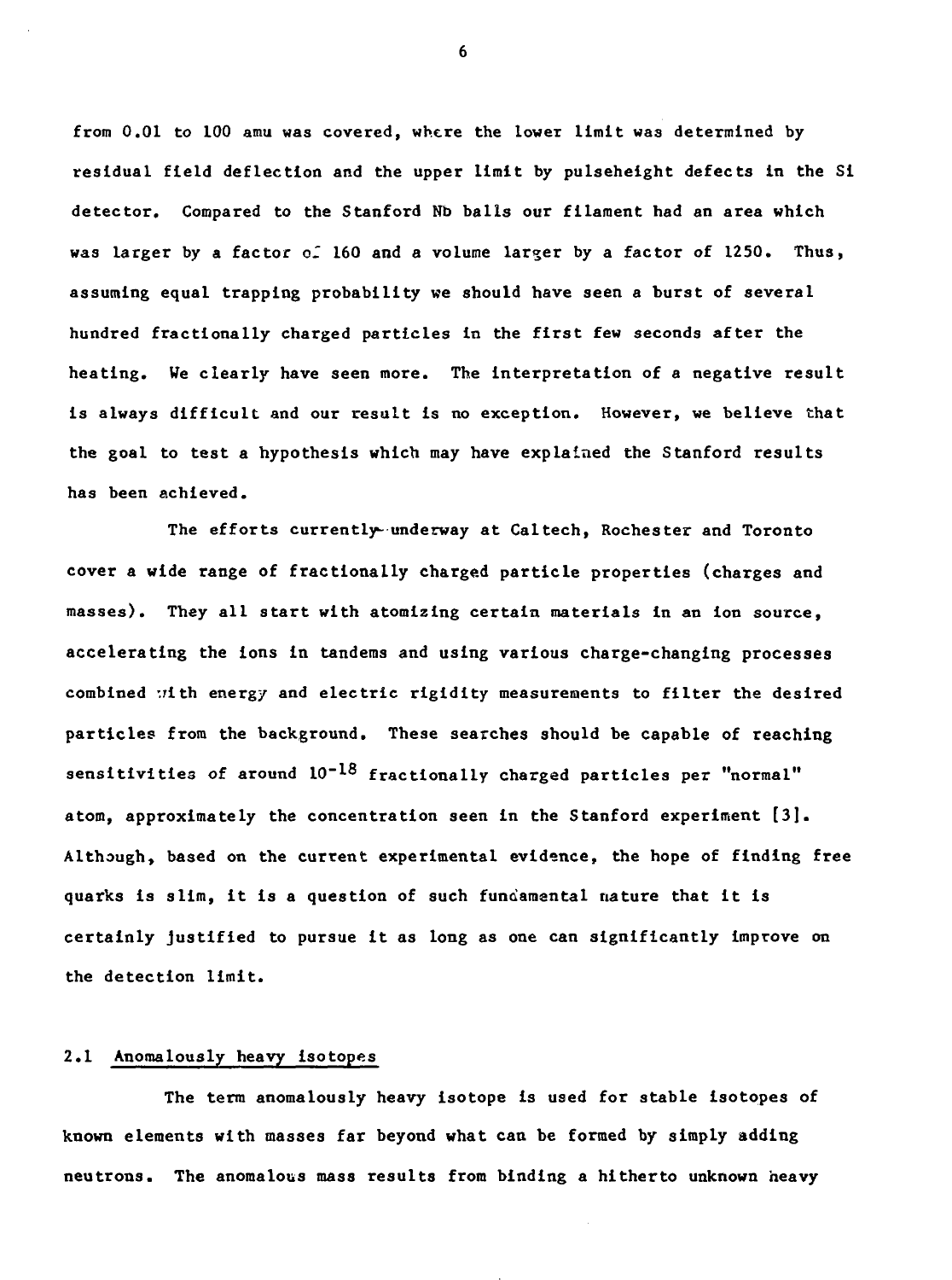**particle to the nucleus. A numbe; of papers have been published on this subject [10-14], with the general conclusion that the existence of such particles cannot be excluded from our current understanding of fundamental theories. These particles may be neutral [10-12] or integrally charged [13-14] with masses up to 10<sup>5</sup> amu. It is conjectured that these particles may have been created in the big bang and that some fraction survived the particle-multiparticle annihilation. Primordial abundances of anomalously heavy isotopes of some light elements with Z > 1 were estimated [11,12] to lie** in the range around  $10^{-10}$ , with concentrations of anomalous Be isotopes as **high as 10"<sup>6</sup> [13]. Such high abundances are well within the reach of AMS measurements.**

**AMS searches at the FN tandem in Philadelphia on anomalously heavy isotopes of 0 115], He, Li and Be [16] have established abundance limits several orders of magnitude below the predictions [11,12], with the exception of Li. Mass ranges of 20 to 54 amu (0), 3.06 to 8.12 (He), 11 to 32 (Li), 16 to 93 (Be) were covered by incrementing the magnetic elements of the accelerator system in small, mass-overlapping steps.**

**Searches for anomalously heavy isotopes of hydrogen were performed** with a variety of methods, including mass-spectrometric [17,18] and time-of**flight techniques [19] at keV energies, and AMS measurements at MeV energies** with a cyclotron [2C] and a Van de Graaff accelerator [21]. The most **stringent limits were established by the group at Rutherford Laboratory [19] which used a wfter sample enriched in heavy isotopes by a factor of about 101 1 . This allowed to set abundance limits of 10"<sup>28</sup> to 10"<sup>29</sup> for a mass range** of 12 to 1200 amu. Limits of 2  $\times$   $10^{-19}$  were measured for the mass range 3 to **8.2 amu [20] and 3 x 10"<sup>18</sup> for 6 to 16 amu [17] using deuterium as source material.**

 $\overline{7}$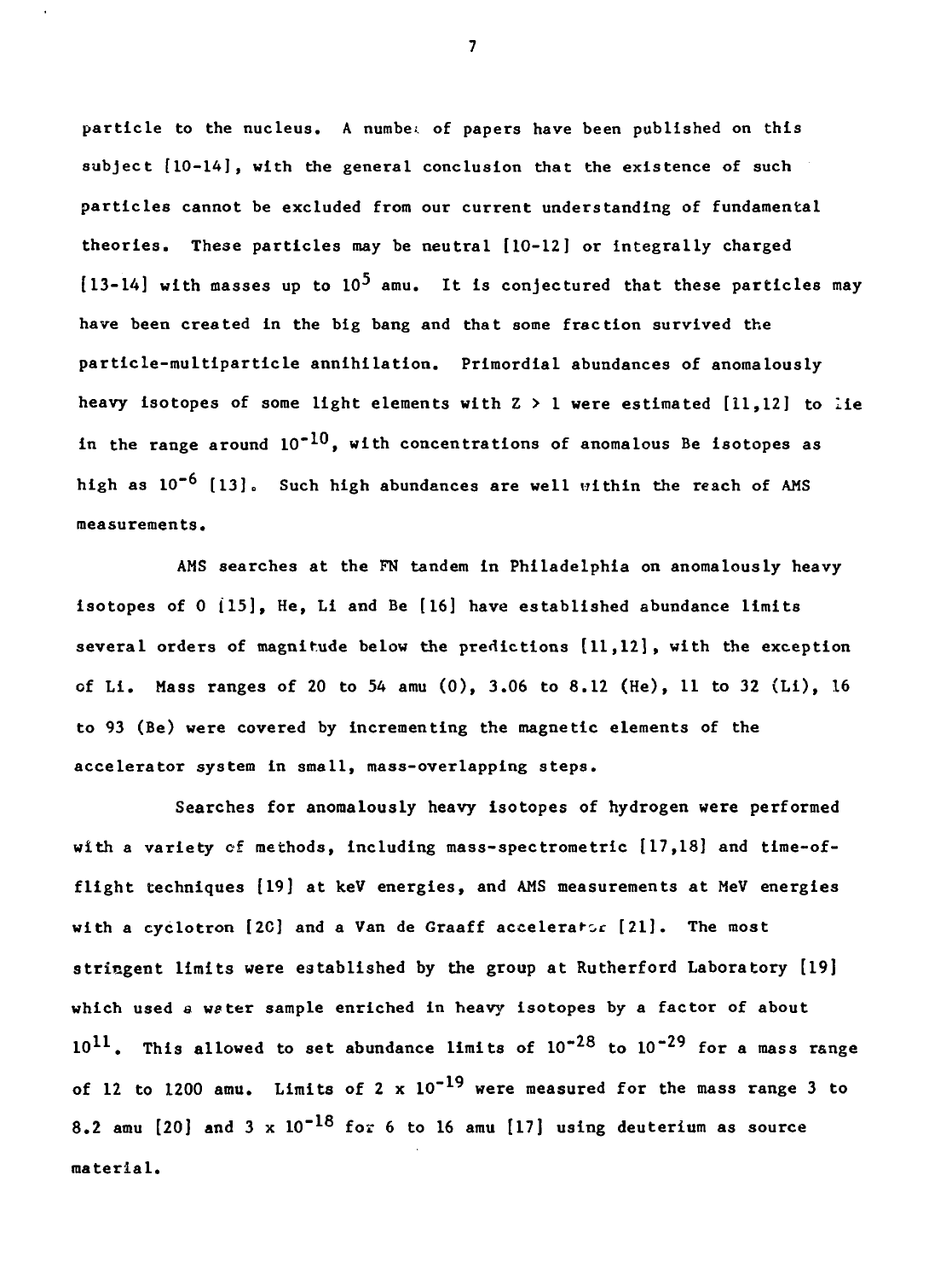**In summary, the searches for anomalously heavy isotopes have established limits well below the abundance estimated from cosmological models. However, it is difficult to predict whether these primordial abundances will be preserved in matter we find on earth. It is conceivable that depending on mass an appreciable depletion of these heavy isotopes may have occurred through their geophysical and geochemical history. The uncertainty as to where to search for these species seems to have discouraged further AMS attempts in recent yearc.**

# **2.3 Superheavy elements**

**Compared to anomalously heavy isotopes discuf 1 in the previous section, predictions about superheavy elements are based on a relatively straightforward extrapolation of known nuclear and atomic properties. They** are expected to occur around Z **"114 and A "300, however predictions about half-lifes vary by many orders of magnitude. To find primordial superheavy** elements with AMS techniques requires half-lives of at least 1 x 10<sup>8</sup> years. A **rather limited AMS effort has so far been devoted to this subject. The most thorough AMS experiment [22] was performed with the FN tandem in Philadelphia** in a search for naturally occurring element  $Z = 110$ ,  $A = 294$  in its supposedly **chemical homolog platinum. Using a platinum nugget from Alaska as the source material and a time-of-flight technique for identifying mass 294, a limit on** the presence of  $^{294}$ 110 in platinum of 1 part in  $10^{11}$  was established.

**Searches of similar kind could certainly be performed for other superheavy elements. The continuous improvement of TOF techniques should encourage further experiments. In order to develop a reliable technique for this heavy mass region one might considex to start with an AMS attempt to** confirm the existence of  $^{244}$ Pu (T<sub>1/2</sub> = 8.5 x 10<sup>7</sup> y) in nature, originally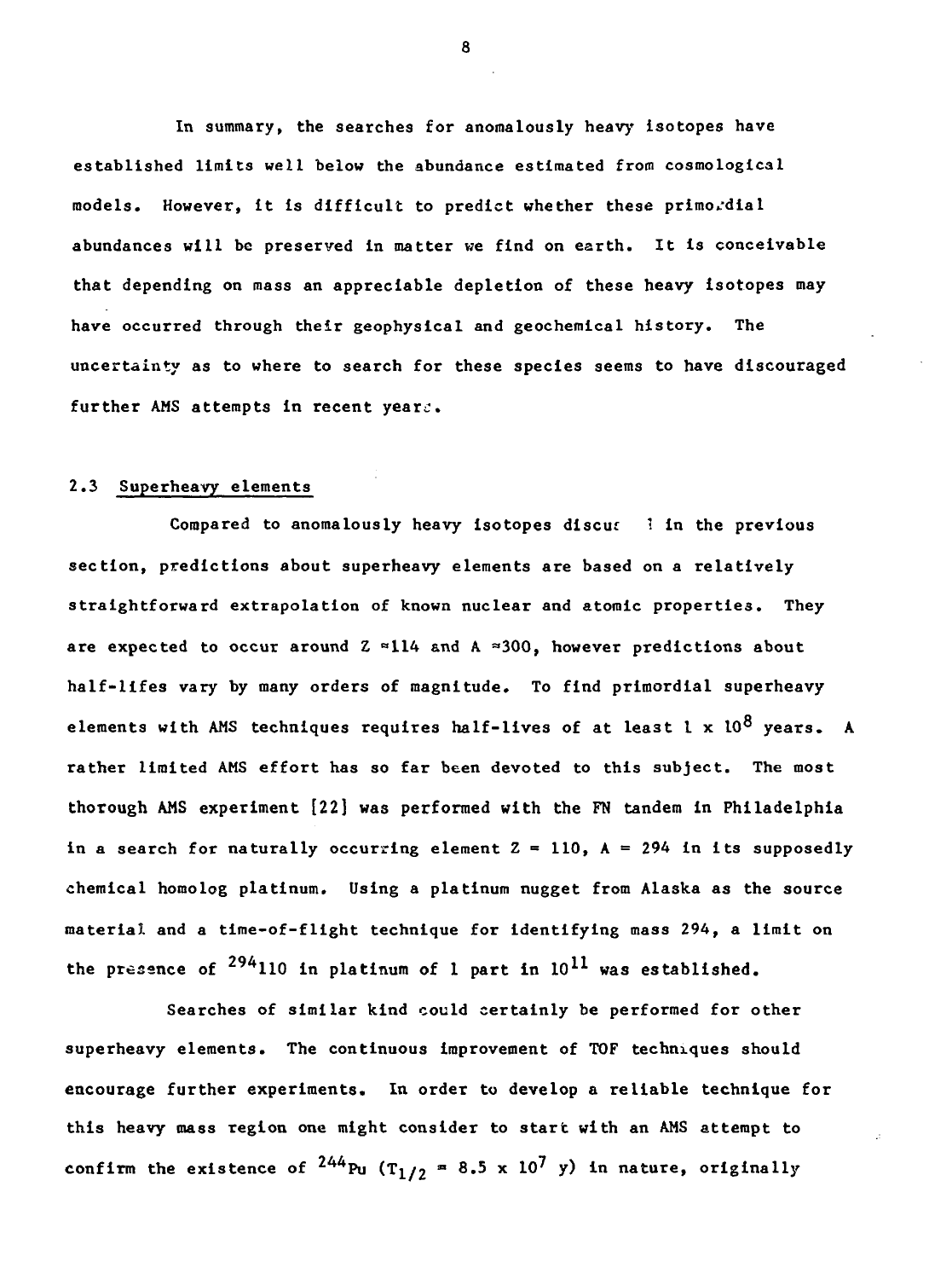detected with a mass spectrometric measurement by Hoffman et al. [23]. This **group found a<sup>2</sup>^\*Pu concentration of 2.4 x 10<sup>6</sup> atoms per kg of Precambrian bastnatlte, a rare earth fluocarbonate mineral. As the authors pointed out [23] a confirmation of this singular result which gave an unexpectedly high 244pu concentration would be important for our understanding of the possible origin of very heavy elements.**

### **3. The detection of known particles produced in rare processes**

**In the context of this paper a rare process is one which produces a very low number of atoms in any reasonable amount of target material. For example, the inverse 3 decay induced by solar neutrinos on earth produces typically about one atom per ton of target material per year. The most extreme example is the predicted proton decay where abojt 1000 tons of material are needed to give the rate of one decay per year. A comparatively** frequent process is the double  $\beta$  decay which requires about 100 g of material **for one decay per year. The very recently observed spontaneous emission of**  $^{14}$ C from  $^{223}$ Ra [24] is another process one might call a rare one.  $^{223}$ Ra is part of the <sup>235</sup> *i* decay series and about 0.1 g of natural uranium would give **one C emission per year. In fact, of all the examples given above the \_ast one is the most performable one using AMS techniques. Before going into more detail about these examples a recent AMS experiment from Argonne to search for doubly charged negative ions [25] will be discussed.**

# **3.1 Search for doubly-charged negative Ions**

**Although once thought to be produced in nA quantities [26] docblycharged negative ions have escaped their detection in any subsequent measurements. AMS is well suited to search for these apparently rare ions**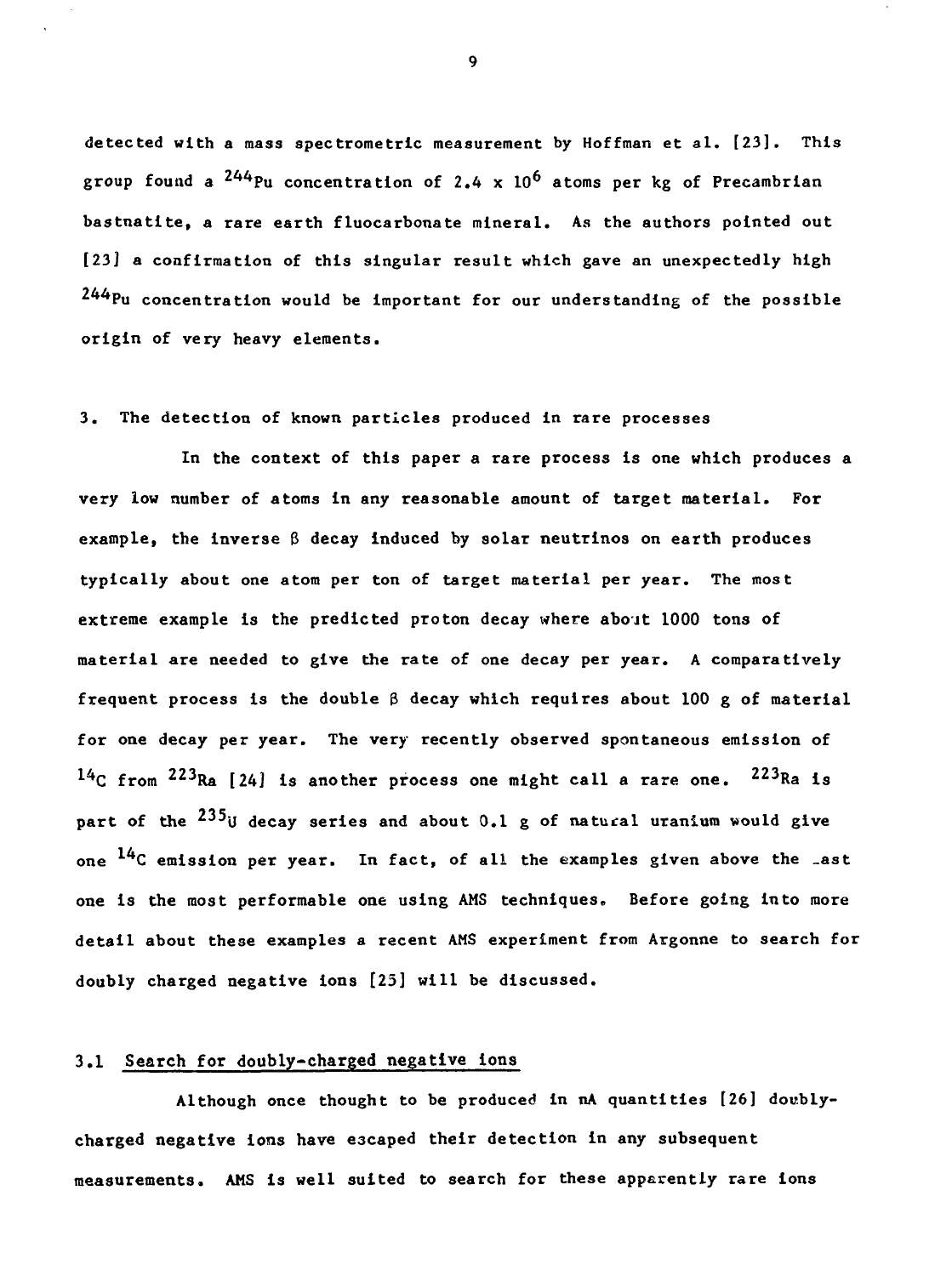**with great sensitivity. At Argonne [25] we looked for the production of B <sup>2</sup>~, <sup>12</sup> C <sup>2</sup> " and <sup>16</sup> O <sup>2</sup> ~ from an inverted Cs-beam sputter source by tuning the FN tandem accelerator system In such a way that only Ions fully stripped at the terminal could reach the final detection device, an Enge split-pole magnetic spectrograph. Since doubly charged negative ions gain twice as much energy on their way to the terminal as compared to singly charged negative ions, the final energy of fully stripped ions delivers an unambiguous signature. No singly-charged negative ions of the same element can gain as high an energy as the doubly negative ones. Figure 3 shows a spectrum maajured in the spectrograph focal plane detector when the accelerator system was tuned to accelerate 1<sup>2</sup>C <sup>2</sup>" ions. Clearly, no counts corresponding to \*<sup>2</sup>C ions were found. 'he following limits for ratio of doubly-charged to singly** charged ions were measured:  ${}^{11}B^{2-}/{}^{11}B^{-}$  < 1 x 10<sup>-15</sup>,  ${}^{12}C^{2-}/{}^{12}C^{-}$  < 2 x 10<sup>-15</sup>.  $16<sub>0</sub>2<sup>-</sup>/16<sub>0</sub>$ <sup> $-$ </sup> < 2 x 10<sup>-14</sup>. It is possible that doubly-charged ions could be more **easily produced in a charge exchange ion source, similar to metastable He ions. Searches with such a device at facilities set up for free quark searches (Caltech, Rochester, Toronto) should have a good chance to find these elusive ions.**

# **3.2 Solar neutrino detection**

**The detection of solar neutrinos on earth by Kay Davis, Jr. et al. [27,28] from Brookhaven is an astounding achievement of radiochemical methods. About 40 <sup>37</sup> Ar atoms, produced over several months through the** reaction <sup>37</sup>Cl (v,e<sup>-</sup>) <sup>37</sup>Ar(T<sub>1/2</sub> = 35.0 d) in 550 tons of C<sub>2</sub>Cl<sub>4</sub> (~ 10<sup>31</sup> at **are extracted and counted through their radioactive decey. This can hardly be accomplished by any other technique. Only the method of Resonance Ionization Spectroscopy (RIS) [29,30] seems to have the potential of counting such a**

iO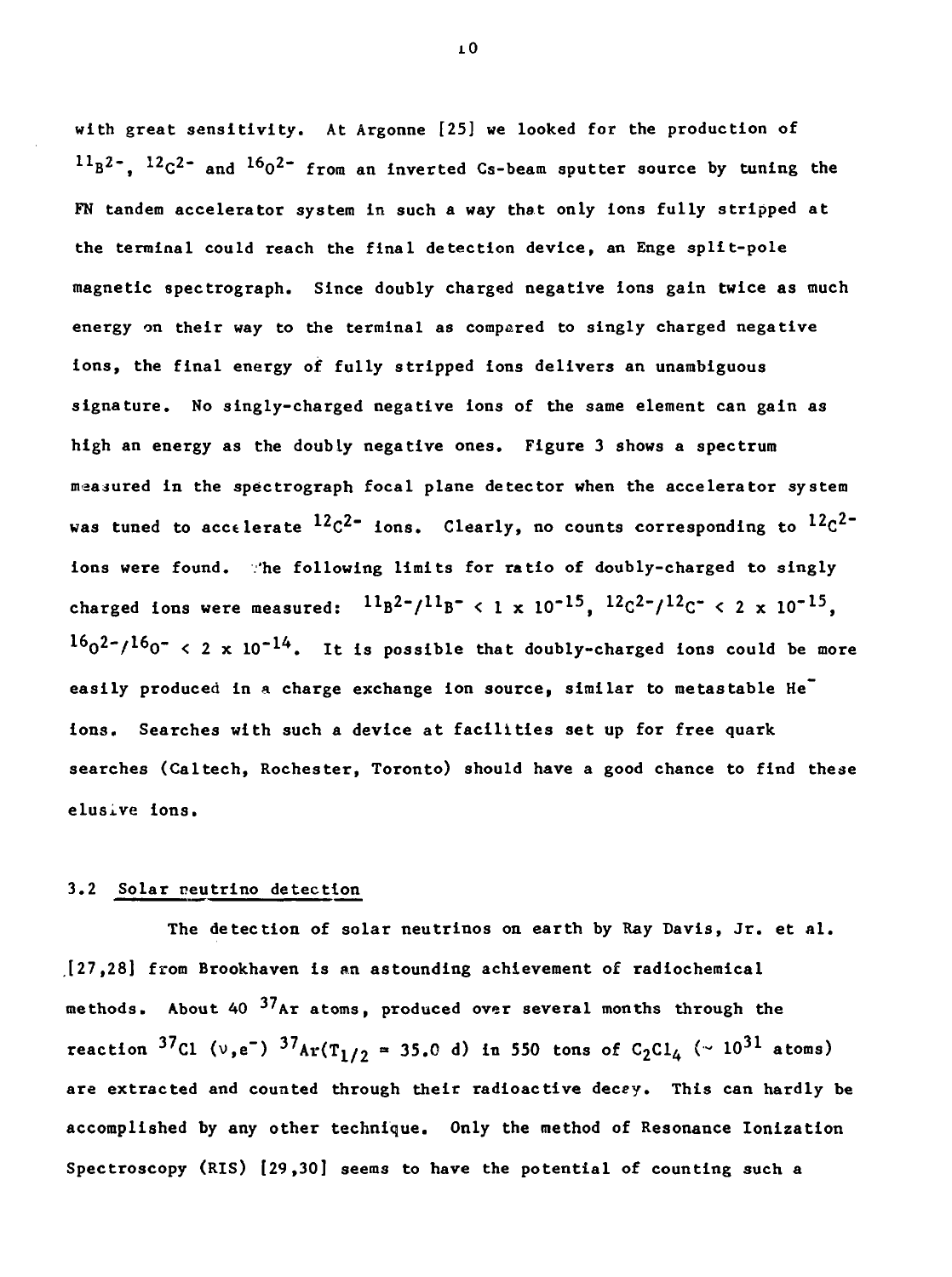**small number of atoms directly. The radiochemical method works of course only for relatively short-lived atoms, since essentially all of them have to decay In a reasonable time. Both RIS and AMS are independent from half-life limitations which opens the possibility of using other radiolsotopes. At present, the overall efficiency for detecting an atom in a sample with AMS is at the very best a few percent. Often it is several orders of magnitude lower. This means that a detector experiment involving only a few tens of atoms like the one by Davis is not possible with AMS. However, there are several proposals for so-called geological solar neutrino experiments with long-lived radioisotopes which can accumulate over a very long time span in** <code>minerals. The following systems were suggested:  $^{41}$ k(v,e $^{-})^{41}$ Ca(T<sub>1/2</sub> =</code> **1.0 x 10<sup>5</sup> y) ref. [31]; <sup>81</sup>Br(v,e")<sup>81</sup>Kr(2.1 x 10<sup>5</sup> y) ref. [32]; <sup>98</sup>Mo(v,e~)<sup>98</sup>Te(4.2 x 10<sup>6</sup> y) ref. [33]; and <sup>205</sup>TJl(v,e")<sup>205</sup>Pb(lA x 10<sup>7</sup> y) ref. [34]. Depending on the particular system equilibrium concentrations of** solar neutrino products of the order of  $10^5$  to  $10^7$  atoms per ton of mineral **can be expected. With its great power of discrimination AMS could indeed be used for the final stage of counting the neutrino-produced atoms. An** interesting attempt to develop the AMS technique for detection of  $^{205}$ Pb is **underway at the UNILAC accelerator at GSI [35]. From Rochester first attempts to study the mass-98 system were reported [7],**

**It is well known that every solar neutrino experiment is extremely difficult. An important question for the geological experiments is whether one can reliably estimate background reactions producing the same r&dioisotope. Much work needs to be done in this respect for any of the above mentioned systems. However, AMS is developing towards becoming a viable tool for the detection aspect of the problem. In view of the fundamental importance for our understanding of stellar processes it would be nice to see that some of these attempts develop into real projects.**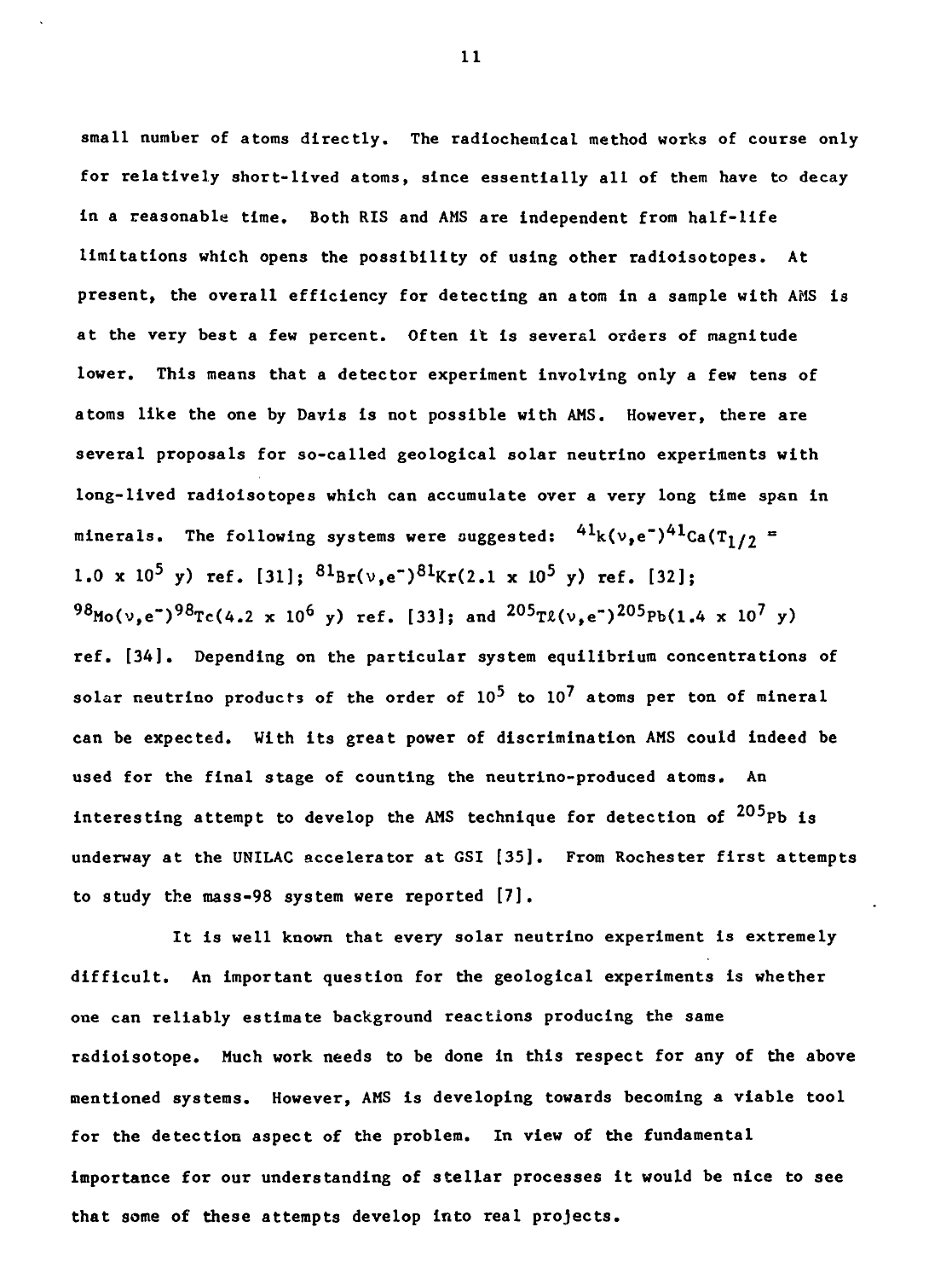# **3.3 Spontaneous emission of ^C from <sup>223</sup>Ra**

**In a recent experiment at Oxford [24] a branching ratio of**  $(8.5 \pm 2.5) \times 10^{-10}$  for the emission of  $^{14}$ C nuclei relative to  $\alpha$ -particles from  $^{223}$ Ra has been measured. The experiment was performed with a Si  $\Delta E - E$ telescope detector system by direct counting of carbon ions. A confirmation of this interesting result could be either done with an improved detector looking for  $14c$  accumulated in a uranium mineral. Since  $-23Ra$  is part of the <sup>235</sup>U decay series one can easily estimate that the <sup>14</sup>C equilibrium **235 235 Concentration should be 1.3**  $\times$  10<sup>5</sup>  $^{14}$ C atoms per gram of uranium. If one assumes a 1 ppm carbon content of the uranium mineral one would get a  $14C/12C$ ratio of 2.6 x  $10^{-12}$  approximately twice the concentration of <sup>14</sup>C in the biosphere. If the production of <sup>14</sup>C from other sources, in particular  $(\alpha, n)$ **biosphere. If the production of \*\*C from other sources, in particular (a,n) reactions on light elements of the uranium mineral, turns out to be negligible** a verification of the Oxford result with AMS should be quite feasible.

**a verification of the Oxford result with AMS should be quite feasible.**

# **4. Conclusion**

**AMS has grown into a very powerful tool for trace-isotope measurements in many different areas of research. Its potential is, however, not restricted to species with well-known properties. The steadily increasing computerization of heavy-ion accelerators certainly supports searches In an unknown parameter space of particle properties. Although the search for hypothetical particles always has the great risk of ending with a negative result, the importance of such a result grows in proportion to the confidence in the measuring technique. In this sense the search for the unknown with improved AMS techniques should continue. The history of physics tells us that surprising results very often showed up by mere improvement of the equipment.**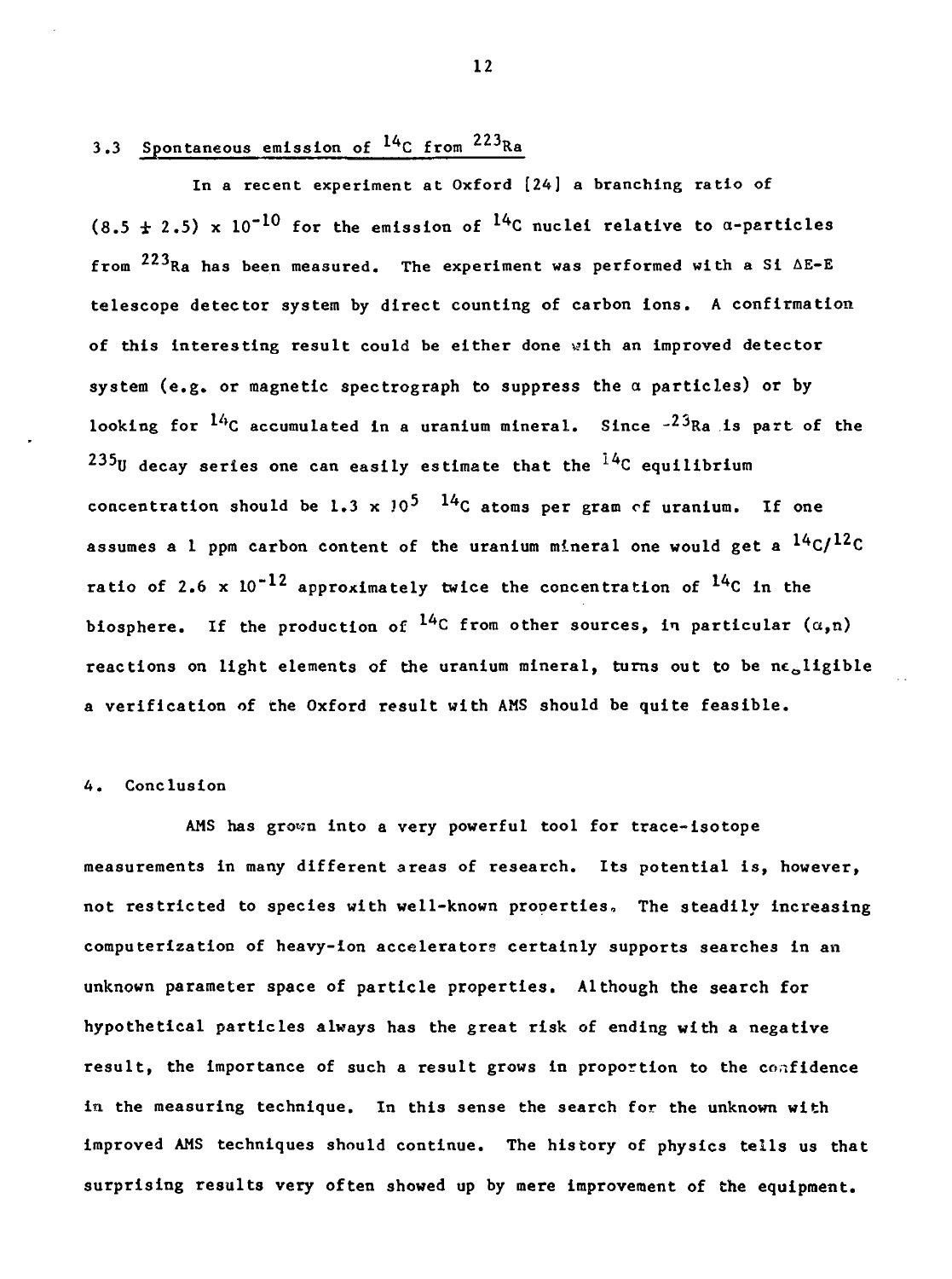**The author should like to thank W. Hennlng, C. S. Hurst and R. D. McKeown for discussions and information on the subject of this paper.**

 $\bullet$ 

 $\ddot{\phantom{a}}$ 

 $\ddot{\phantom{a}}$ 

 $\hat{\mathcal{A}}$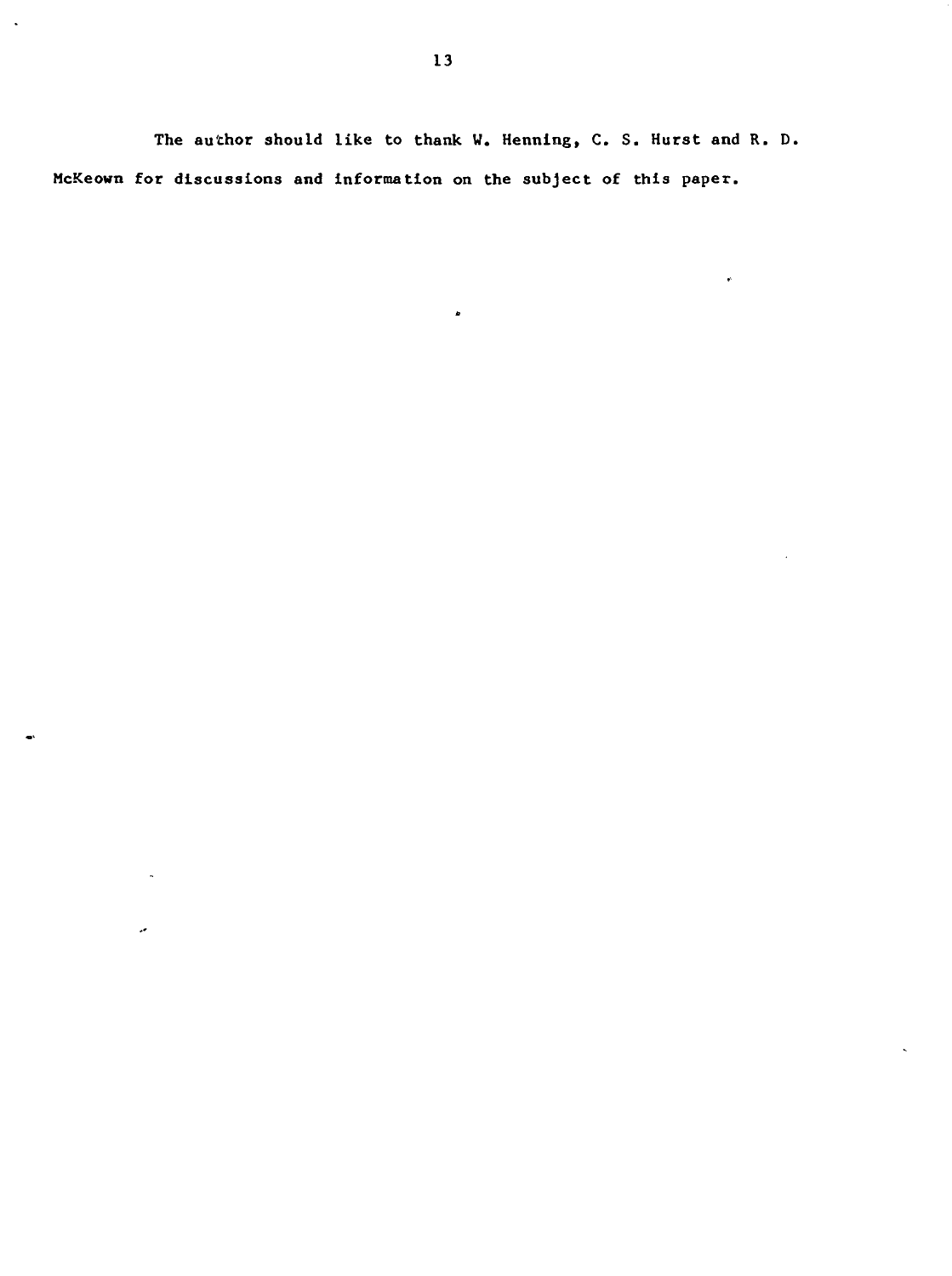### **References**

- **[1] G. S. LaRue, W. M. Fairbank and A. F. Hebard, Phys. Rev. Lett. J8\_ (1977) 1011.**
- **12] G. S. LaRue, W. M. Fairbatik and J. D. Phillips, Phys. Rev. Lett. kl\_ (1979) 142.**
- **[3] G. S. LaRue, J. D. Phillips and W. M. Fairbank, Phys. Rev. Lett. J6J6\_ (1981) 967.**
- **[A] R. A. Mlllikan, Science Zl\_ (1910) A36.**
- **[5] W. Kutschera, J. P. Schlffer, D. Frekers, W. Henning, M. Paul, K. W. Shepard, C. D. Curtis and C. W. Schmidt, Phys. Rev. 29D (1984) 791.**
- **[6] R. D. McKeown, private communication.**
- **[7] D. Elraore, P. Kubik, H. E. Gove, L. Tubbs and N. Conard, Proc. 3rd Int. Symp. on Accelerator Mass Spectrometry, Zurich, May 10-13, 1984, Nucl. Instr. and Methods, this issue.**
- **[8] K. H. Chang, A Charge Spectrometer for Quark Searches, Thesis, Dept. of Physics, Univ. of Toronto, Canada, 1984.**
- **[9] J. P. Schiffer, Phys. Rev. Lett. j&8\_ (1982) 213.**
- **[10] S. Wolfram, Phys. Lett. 82B (1979) 65.**
- [11] C. B. Dover, T. K. Gaisser and G. Steigman, Phys. Rev. Lett. 42 (1979) **1117.**
- **[12] D. D. Dicus and V. L. Teplitz, Phys. Rev. Lett. ^4 (1980) 218.**
- **[13] P. H. Frampton and S. L. Glashow, Phys. Rev. Lett. kh\_ (1980) 1A81.**
- **[14] R. N. Calm and S. L. Glashow, Science 213 (1981) 607.**
- **[15] R. Middleton, R. W. Zurmlihle, J. Klein and R. V. Kollarits, Phys. Rev. Lett. 43 (1979) A29.**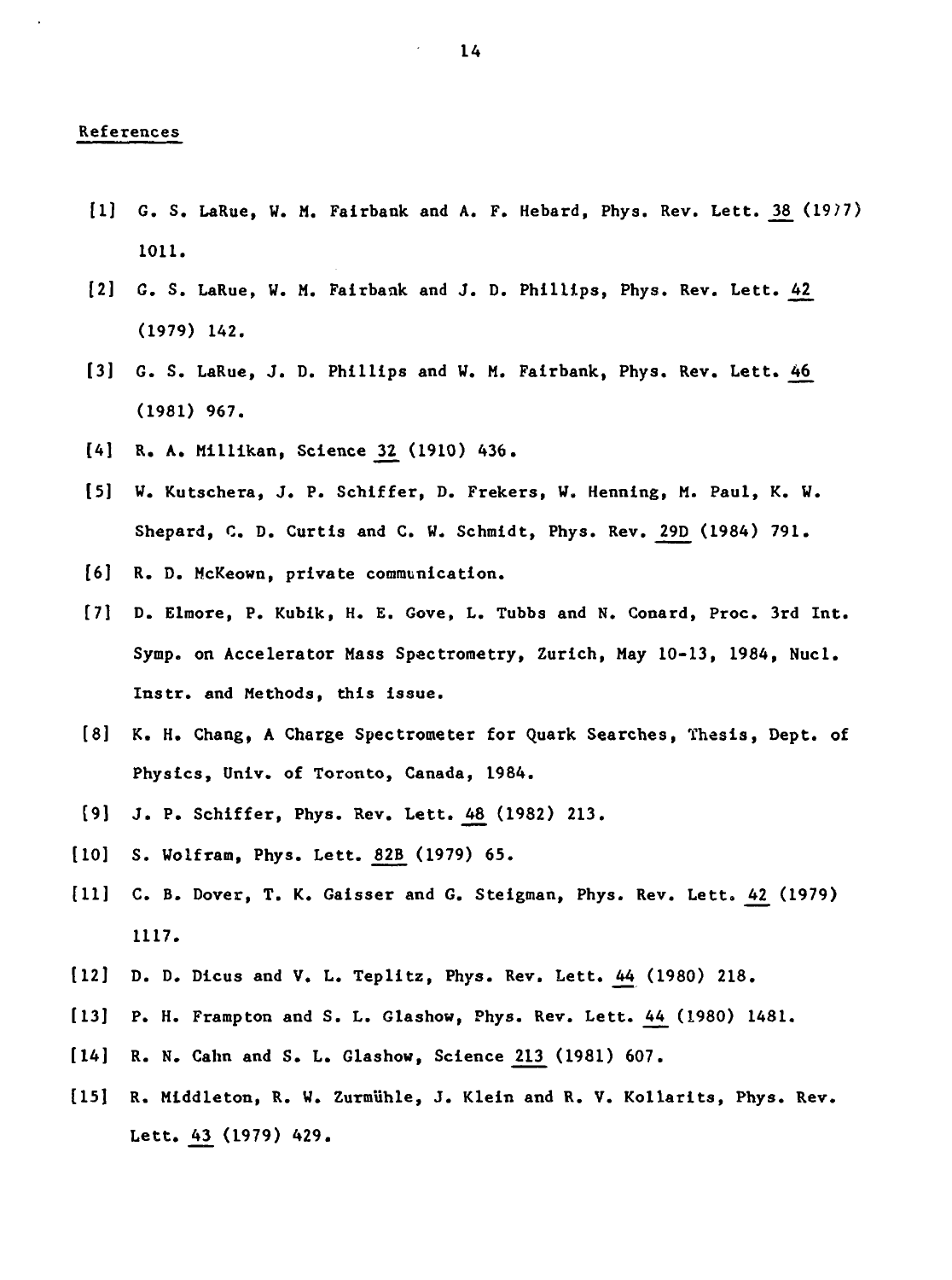- **[16] J. Klein, R. Middleton and W. E. Stephens, Proc. Symp. on Accelerator Mass Spectrometry, Argonne 1981, Argonne Natl. Lab. Report ANL/PHY-81-1, p. 136.**
- **[17] T. Alvager and R. A. Naumann, Phys. Lett. 24B (1967) 647.**
- **[18] P. F. Smith and J. R. J. Bennet, Nucl. Phys. B149 (1979) 525.**
- **[19] P. F. Smith, J. R. J. Bennet, G. J. Homer, J. D. Lewin, H. E. Walford and W. A. Smith, Nucl. Phys. B206 (1982) 333.**
- **[20] R. A. Muller, L. W. Alvarez, W. R. Kolley and E. J. Stephenson, Science 196 (1977) 521.**
- **[21] J. P. Schiffer, H. Ernst, W. Hennlng and U. Kutschera, Proc. Symp. on Accelerator Mass Spectrometry, Argonne 1981, Argonne Natl. Lab. Report ANL/PHY-81-1, p. 154.**
- **[22] W. Stephens, J. Klein and R. Zurmlihle, Phys. Rev, C21 (1980) 1664.**
- **[23] D. C. Hoffman, F. 0. Lawrence, J. L. Mewherter and F. M. Rourke, Nature 234 (1971) 132.**
- **[24] H. J. Rose and G. A. Jones, Nature 307 (1984) 245.**
- **[25] W. Kutschera, D. Frekers, R. Pardo, K. E. Rehm, R. K. Smither and J. L. Yntema, Nucl. instr. and Methods 220 (1984) 118.**
- **[26] H. Baumann, E. Heinlcke, H. J. Kaiser and K. Bethge, Nucl. Instr. and Methods \_95\_ (1971) 389.**
- **[27] R. Davis, Jr., D. S. Harraer and K. C. Hoffman, Phys. Rev. Lett. 20 (1968) 1205.**
- **[28] N. Bahcall and R. Davis, Jr., Science 191 (1976) 264.**
- **[29] G. S. Hurst, M. G. Payne, S. D. Kramer and J. P. Young, Rev. Mod. Phys. \_51. (1979) 767.**
- **[30] C. H. Chen, S. D. Kramer, S. L. Allman and G. S. Hurst, Appl. Phys. Letters 44 (1984) 640.**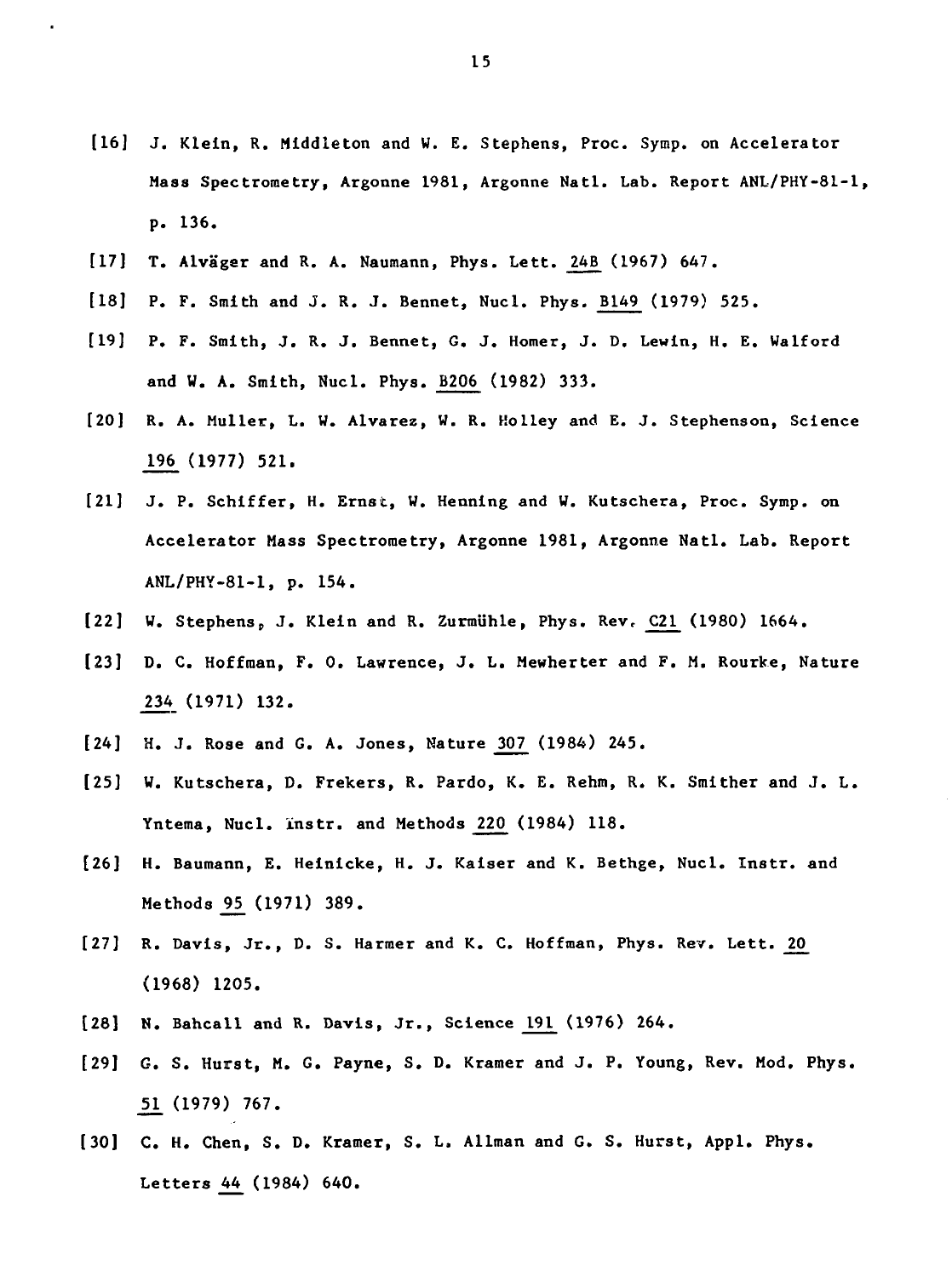- **[31] W. C. Haxton and G. A. Cowan, Science 210 (1980) 897.**
- **[32] R. D. Scott, Nature 264 (1976) 729.**
- **[33] G. A. Cowan and W. C. Haxton, Sctance 216 (1982) 51.**
- **[34] M. S. Freedman, C. M. Stevens, E. P. Horwltz, L. H. Fuchs, J. L. Lerner, L. S. Goodman, W. J. Chi Ids and J. Hessler, Science 193 (1976) 1117.**
- **[35] E. Ernst, G. Korschinek, P. Kubik, W. Mayer, H. Morinaga, E. Nolte, V. Ratzinger, W. Henning, W. Kutschera, M. Muller and D. Schull, Proc. 3rd Int. Symp. on AMS, Zurich, 1981, Nucl. Instr. and Methods, this issue.**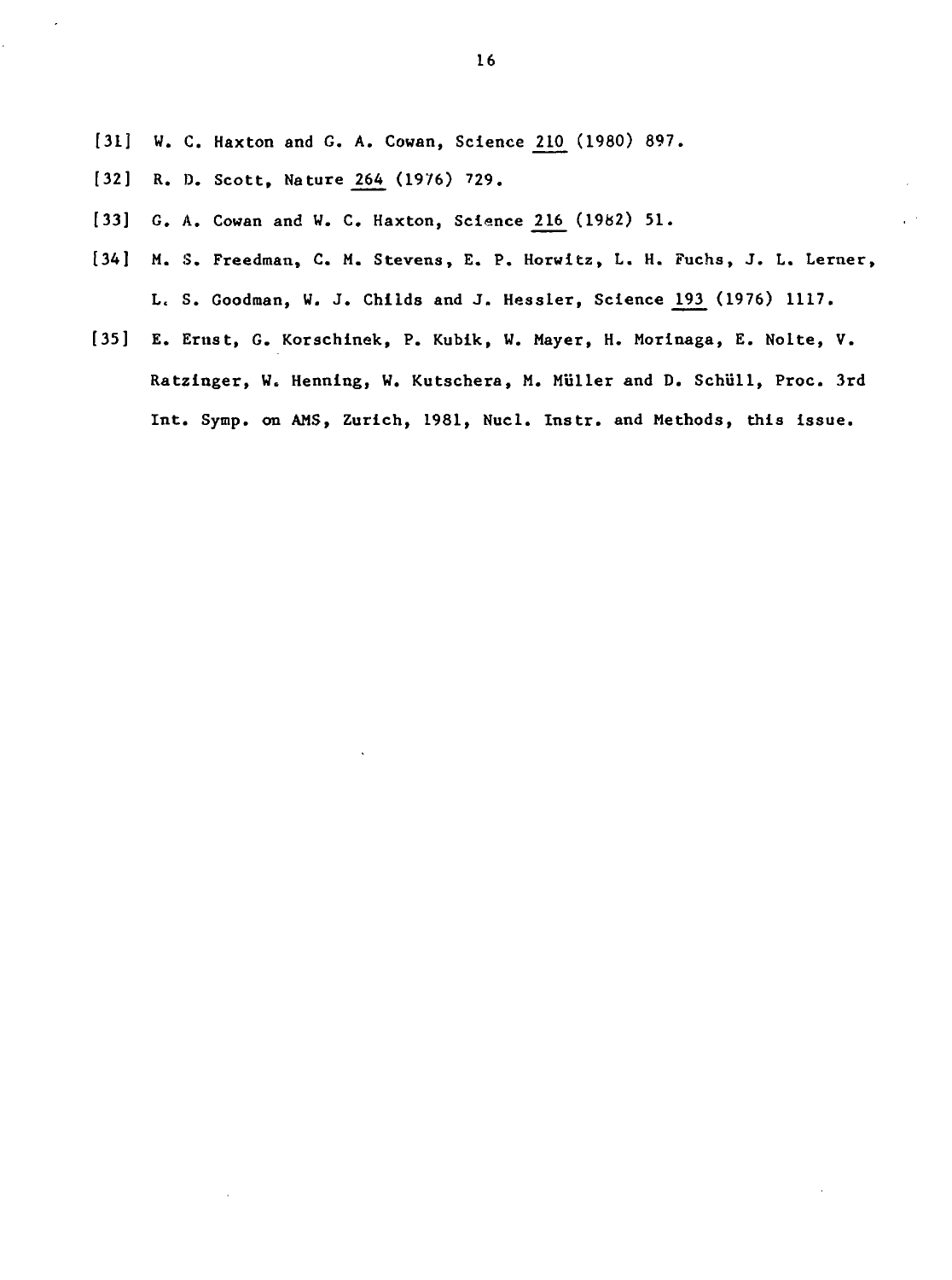#### **Figure Captions**

- **Fig. 1 Simplified layout of the cryogenic source and the acceleration structure used In the Argonne search for fractionally charged particles In Niobium [5].**
- **Fig. 2 Two-dimensional display of the events measured in a Si detector when the Nb filament shown in fig. 1 was subject to temperature changes shown in the lower part of the figure. The event threshold allows for single counts to be visible. The trace of particles around 680 keV is due to H"<sup>1</sup>" ions condensed on the filament at 4.2 °K (from ref. [5]).**
- **Fig. 3 Two-dimensional spectrum measured in the AMS search for doublycharged negative carbon ions at Argonne [26]. The expected** location of  $12c^2$  and  $12c^2$ <sup>2</sup> ions accelerated to maximum energy is **indicated. The <sup>12</sup> C <sup>5</sup> <sup>+</sup> ions originate from <sup>12</sup> C" background Ions injected into the tandem. ^Li^<sup>+</sup> ions show up as an intense** background since they are ion-optically identical to  $^{12}C^{2}$  ions.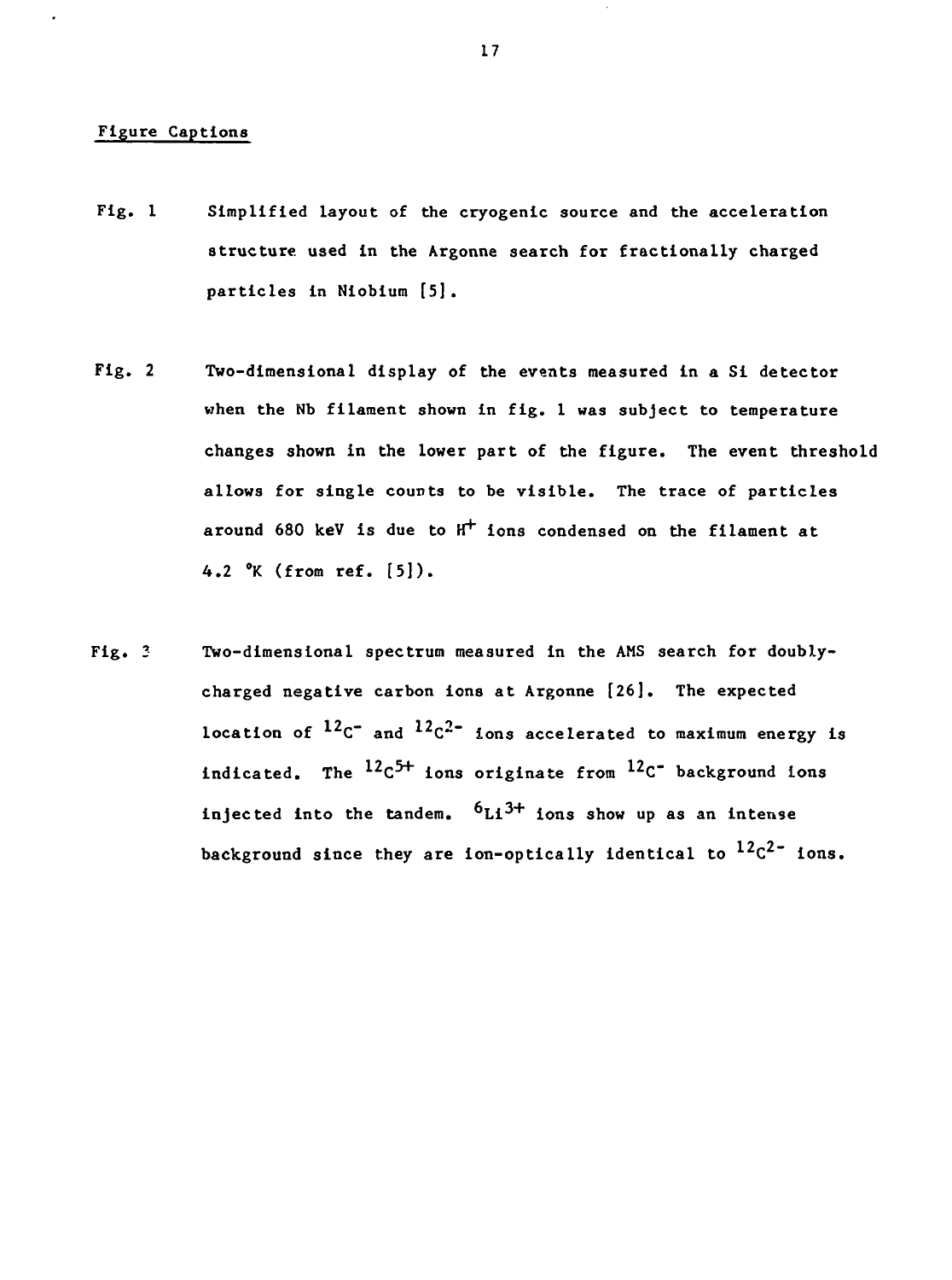၂<br>၂၇ cm  $\overline{6}$ **MAÇOR**  $77^\circ$ K  $AI$ SS Ti Cu  $\frac{[C_{U}]}{4.2^{\circ}K}$ 3.8 m TO THE<br>PARTICLE DETECTOR  $N<sub>b</sub>$  $-20V$ +-6kV<mark>+</mark> --30kV<mark></mark>  $+700V$ Nb FILAMENT<br>ASSEMBLY COCKCROFT-WALTON ACCELERATOR TUBE LIQUID<br>/ He n n 3 FILAMENT **HEATER VACUUM**  $LN<sub>2</sub>$  SHIELD

 $\sim$ 

 $\overline{8}$ 

ANL-P-17,088

 $\ddot{\phantom{1}}$ 

 $\sigma$ 

 $\overline{2}$ 

 $\overline{4}$ 

 $\overline{O}$ 

 $\overline{10}$ 

 $\overline{20}$ 

 $\overline{3}$ O cm

+700 kV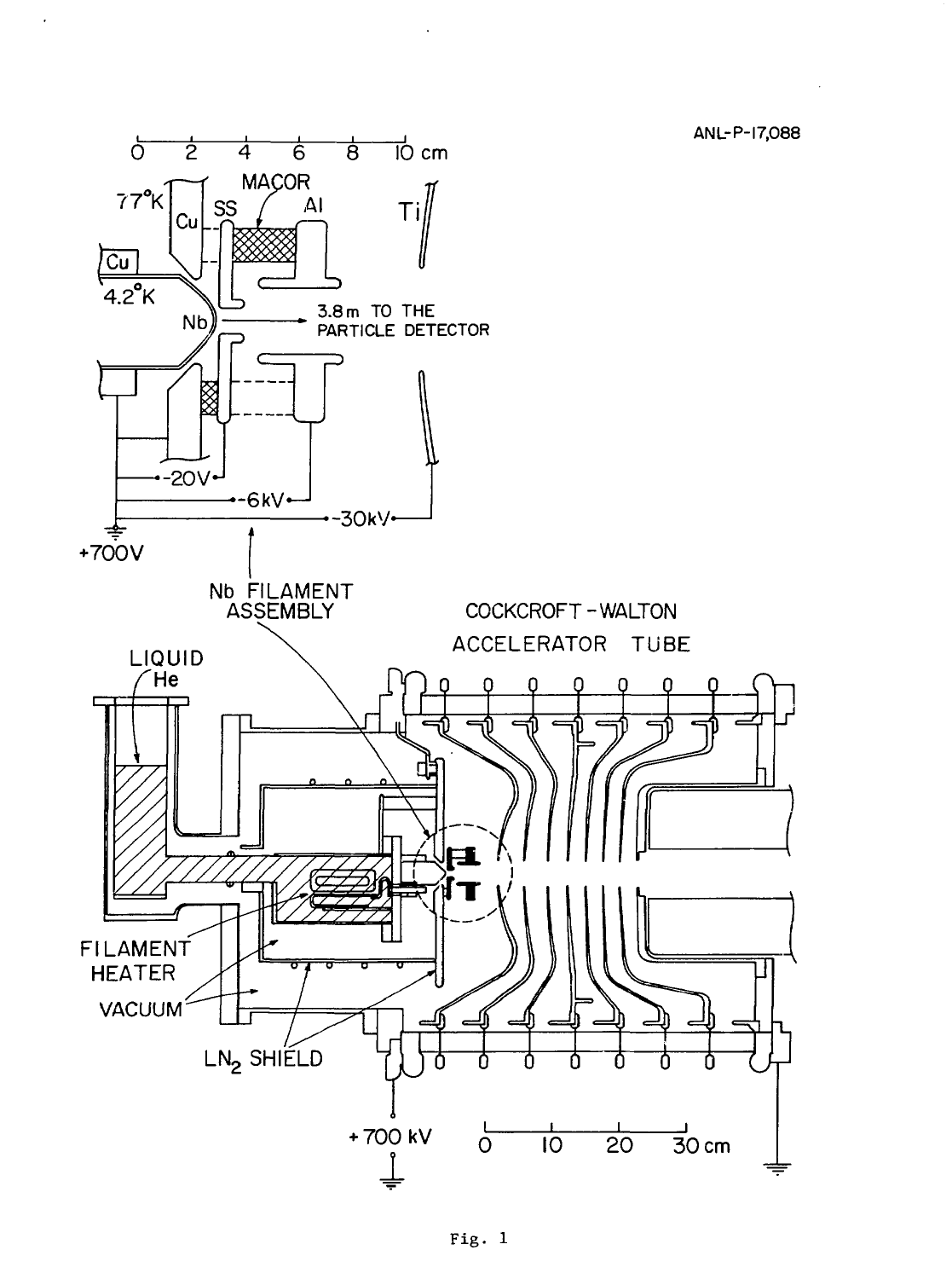